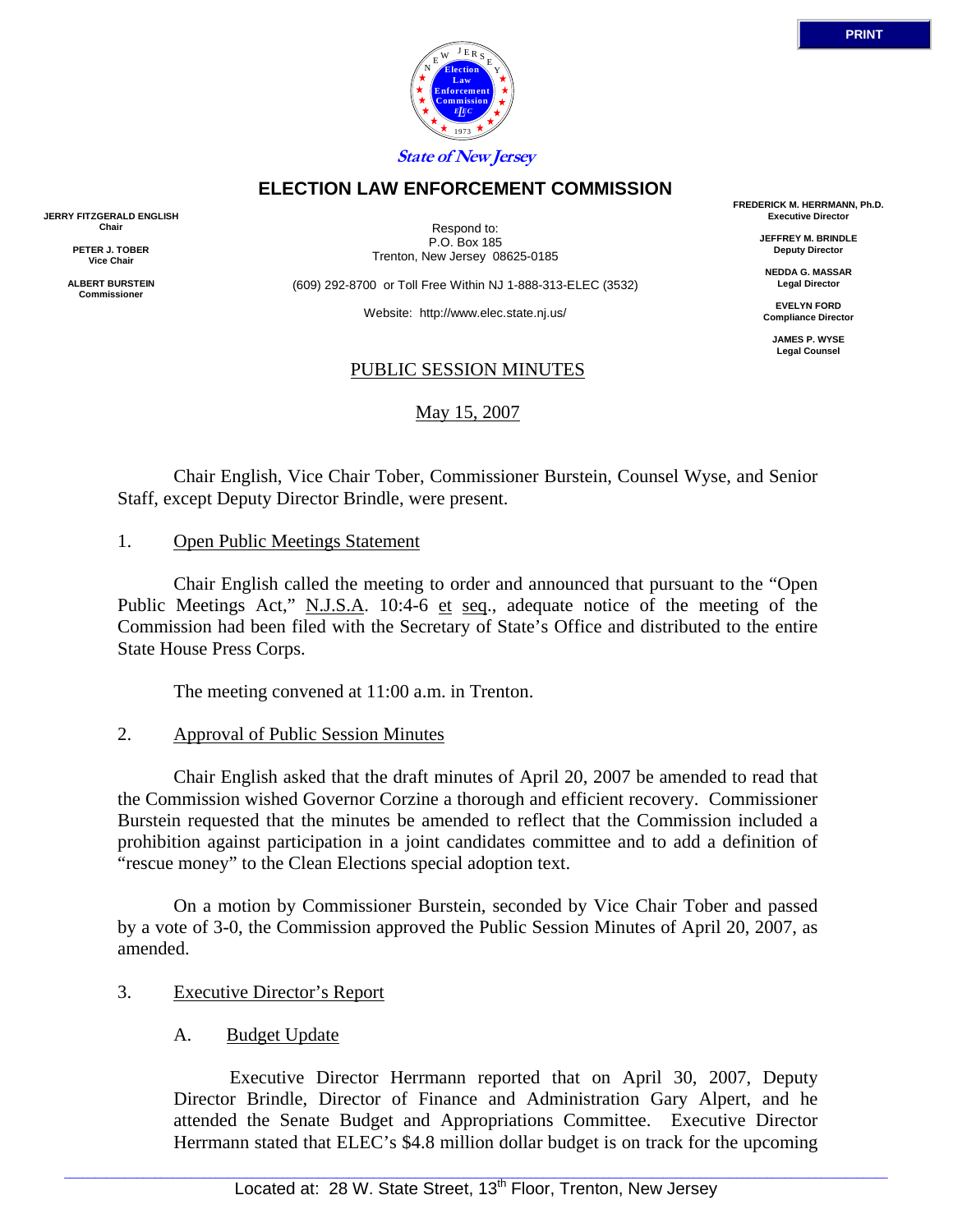fiscal year. He further stated that he spoke with Senator Bob Littell about ELEC's website and that the Senator, who had been an early supporter of computerization at ELEC, was very pleased with the Commission's progress in this area.

#### B. National News

 Executive Director Herrmann informed the Commission that the United States Supreme Court is expected to rule in the "Wisconsin Right to Life" case this summer. He stated that a lower court decided that a grassroots lobbying campaign is exempt from the McCain-Feingold restrictions on issue ads shortly before an election. The Executive Director mentioned that this United States Supreme Court ruling could impact future efforts in New Jersey to regulate issue ads. He opined, however, that ELEC's regulation may well be a model when addressing issue ads.

#### C. Staff Activities

 Executive Director Herrmann mentioned that on April 18, 2007, Deputy Director Brindle taught a political science class at Rutgers University for Professor Dan Weissman. Mr. Brindle lectured on scandal and reform relating the topic to the work of the Commission.

 On April 26 and April 27, 2007, Legal Director Massar attended a Steering Committee meeting of the Council on Governmental Ethics Laws (COGEL) in Chicago. As this year's president, she led this very important business session. ELEC is a charter member of COGEL, and ELEC's Commissioners and staff have been very active in this international ethics organization over the years.

 On April 27, 2007, Director Alpert attended a symposium in Trenton entitled "Government Efficiencies: Retooling for Tomorrow." The program was sponsored by the Association of Government Accountants, Trenton Chapter, and the American Society for Public Administration, New Jersey Chapter. Numerous speakers from government, academics, and the media served as panelists.

 Executive Director Herrmann reported that the Compliance Division has now trained 717 treasurers and registered 1,020 lobbyists.

### D. Computer Improvements

 Executive Director Herrmann continued his report by providing information on computer improvements. He stated that:

• Lobbyist Notices of Representation, Notices of Terminations, and Quarterly Reports are now available on the website as "fill-in" forms. Staff will no longer have to mail out these forms and their instructions to filers. This new system brings the Commission a step closer to its goal of electronic filing for lobbyists.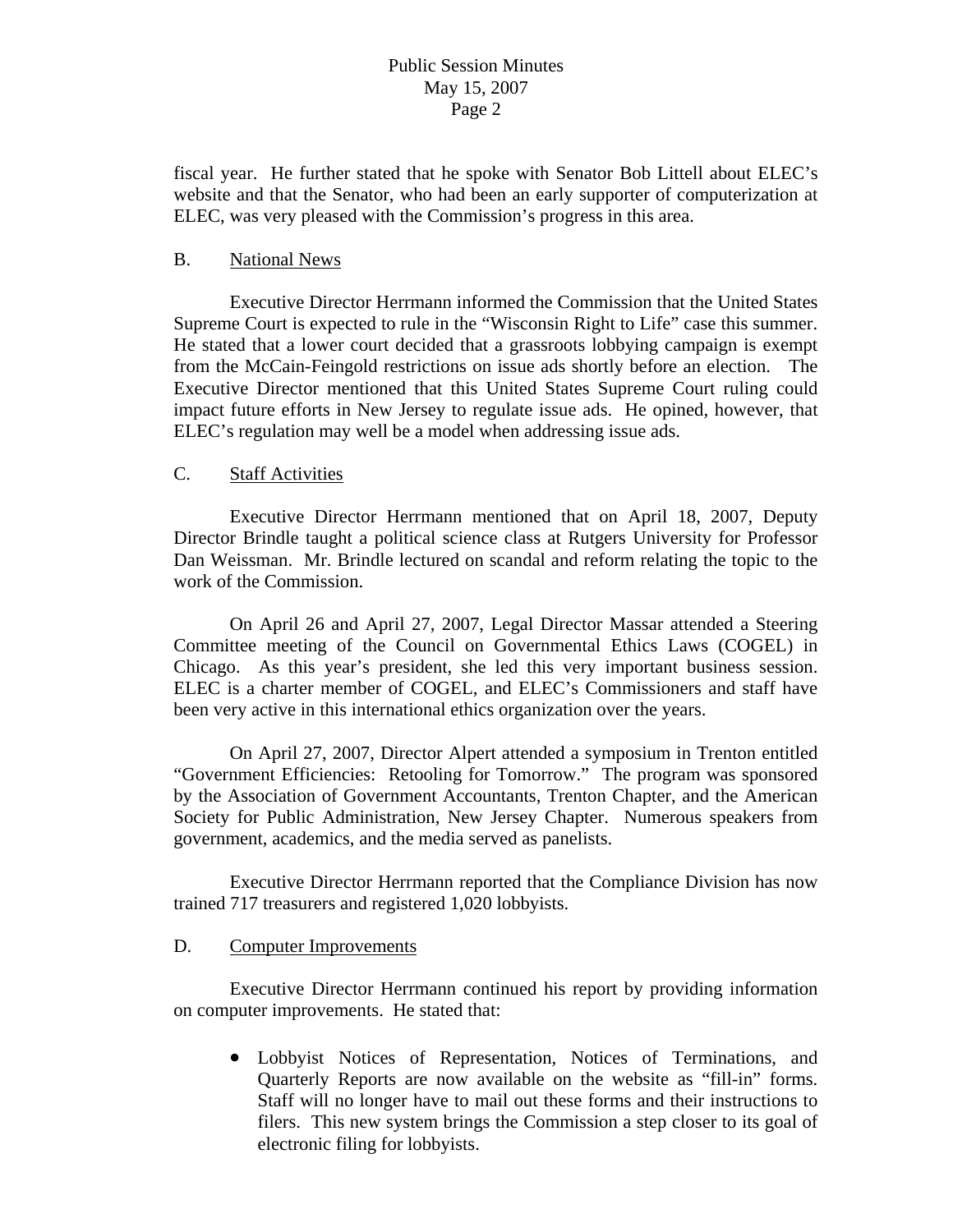- Mandated electronic filing for legislative candidates spending over \$100,000 will be in place for the General Election. Associate Compliance Officer Nancy Fitzpatrick will be heading a three-member team to administer this new program. The team held training sessions on March 19, March 30, and April 5, 2007.
- The Compliance Division has created a "one-stop shopping" link for both Legislative and local candidates participating in the Primary Election. Once the link is accessed, everything a candidate needs to file is outlined and available. The Special Programs and Information Technology sections have completed their work on electronic filing for the 2007 Fair and Clean Elections Pilot Project. Working under intense pressure due to a very short deadline for completion, the staffs of both sections did a magnificent job in preparing an electronic environment for candidates to enable them to comply with the program's unique and extensive disclosure requirements.
- On April 30, 2007, the Information Technology section activated two important additions to the website: an email news release subscription service, which will now keep the media, public, and interested parties informed of important ELEC activities; and, a revised and upgraded payto-play page that includes the new electronic filing form and instructions for the reporting of business entity annual activity and an updated pay-toplay power-point presentation.
- E. Summer Meeting Schedule

 Executive Director Herrmann reviewed the Commission's summer meeting schedule as follows:

- June 19, 2007 at 11:00 a.m. in Trenton;
- July 17, 2007 at 11:00 a.m. in Trenton; and,
- August 14, 2007 (if needed).

 The Commissioners discussed the format of and their experiences in attending the Ethics Training Program required by the State Ethics Commission.

 Chair English discussed the debates for Presidential, Gubernatorial, and Clean Elections candidates. She recounted a newspaper article addressing the upcoming presidential election debates wherein candidates appear for 20-minute segments and discuss issues one-on-one. Chair English noted that there are many different approaches and formats when structuring public debates, and the Commission should consider all of these formats in the future.

 Chair English recognized Ingrid Reed, Director of the Eagleton New Jersey Project. Ms. Reed commented that her Intern will be working on this very topic this summer by collecting information on how debates are formatted not only at the national level but in the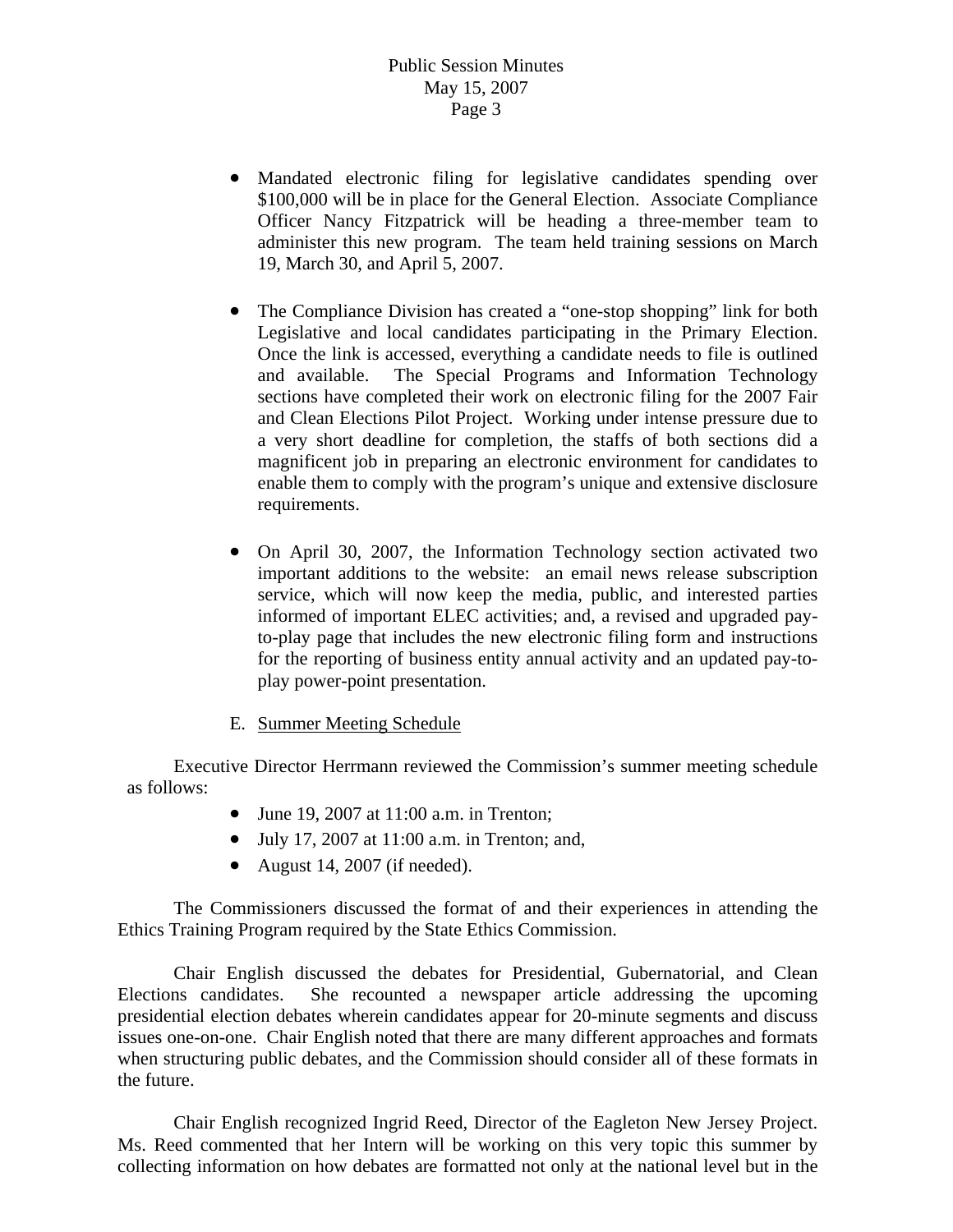various states. She opined that there are three issues of concern: format, funding, and the workings of the media. Regarding the media, Ms. Reed commented that, in the New Jersey gubernatorial candidates' debates, each debate is assigned to one carrier, and that collaboration among the media is lacking. She pointed out that a media pool is used in the Presidential debates and that, in Virginia, the Broadcasters Association sponsors debates, resulting in the media's own organization overseeing difficult formatting decisions. In New Jersey, Ms. Reed thought that a mechanism is needed to coordinate the media coverage. For example, Ms. Reed noted that cable television has become extremely effective in reaching the electorate, and that some thought should be given as to how to engage the cable television industry in the debates. She suggested that a collaborative "round table" discussion with candidates, the media, and others may bring about improved methods of communicating during the election. Ms. Reed thought that a great deal of public money is being awarded to the Clean Elections Program, but little is spent to fund the debate process.

 Ms. Reed commented that the law in New Jersey does not address the formatting of the debates, or even whether or not the debates should be televised. Ms. Reed said that campaigns view each debate with campaign strategy in mind and this mindset may create resistance to certain formats. Ms. Reed said that she believed that it was the experience of the League of Women Voters that coming to an agreement among the candidates on format and style as well as topics of discussion is exceedingly difficult.

 Chair English suggested that ELEC could consider having a convocation concerning candidates' debates, and Ms. Reed expressed agreement to assist with this task.

### 4. 2007 Fair and Clean Elections Pilot Program Report

 Chair English recognized the Director of Special Programs, Amy Davis. Ms. Davis provided the following update on the 2007 Fair and Clean Elections Pilot Project:

### **Participating Candidates/Training/Website:**

- To date, ELEC has received filings from 12 candidates representing all three districts who have declared their intent to participate as Clean Elections candidates in the 2007 General Election. None of the participating candidates has submitted a report indicating they have received the required minimum of 400 contributions to become certified. Beginning on May  $23<sup>rd</sup>$  and continuing on a weekly basis, all participating candidates must submit a report indicating the number of qualifying contributions they have received.
- In April, the Special Programs staff held two large training sessions and had 28 individuals attend, including candidates, treasurers, campaign workers, partisan staff, and representatives from good government groups. Additional training sessions will be held on May  $15^{th}$  and June  $11^{th}$ . In addition, staff will meet with campaigns and interested individuals upon request. The Special Programs staff has also provided training on the Clean Elections Electronic Filing Software and distributed the software to 14 campaigns.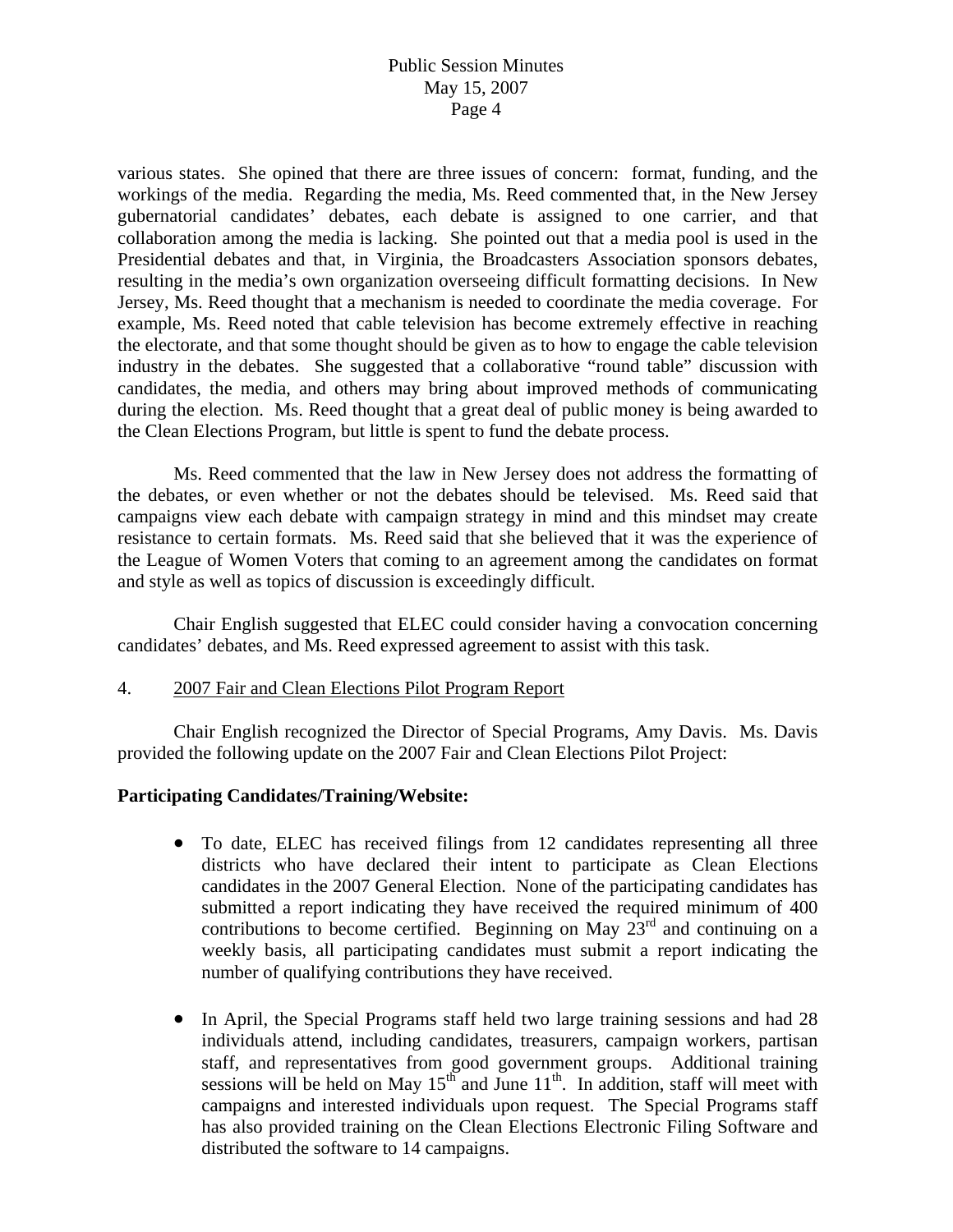• The Special Programs staff has continued to frequently update the Commission's Clean Elections webpage to provide the most current information in one central location. Recently, the Clean Elections regulations were added, along with a list of participating candidates in each district. A search button is conveniently located on the page so users may search for reports filed by candidates.

## **Advertising:**

- The bidding and selection process through the Department of Treasury was completed. Winning Edge Communications was hired to develop and execute the 2007 Clean Elections Advertising Campaign to inform voters concerning the Clean Elections Program.
- Winning Edge is a New Jersey firm with over 25 years of experience designing ads and placing media for state agencies and private entities. Staff met with the advertising team assigned to the project and was very impressed with their level of professionalism and creativity. Staff is excited to announce that an informational brochure will be completed within the next few days and will be placed on ELEC's website.
- The brochure may be downloaded and printed by any candidate or other interested party who would like to utilize it as a tool to increase awareness of the Clean Elections Program. The brochure will also be mailed to every registered voter in each of the three participating districts.
- In the near future and throughout the qualification period that runs through September 30th, there will also be advertisements placed on cable television, radio, newspapers, websites, and on supermarket check-out videos. There will also be a kiosk strategically placed in libraries within the Clean Elections districts that will be used to display and distribute information.

 Director Davis reported that she will continue to provide monthly status reports to the Commission on the progress of the 2007 Fair and Clean Elections Pilot Program as additional information becomes available.

 The following persons were recognized by the Chair and offered comments on the 2007 Fair and Clean Elections Pilot Program:

- Ingrid Reed, Eagleton New Jersey Project;
- Sandy Matsen, League of Women Voters of New Jersey;
- Marilyn Carpenteyro, New Jersey Citizen Action; and,
- Frank Dominguez, Assembly Minority Office.

 Marilyn Carpenteyro asked Director Davis to provide information concerning the specific details of the media plan of Winning Edge Strategies (hereinafter referred to as the "vendor").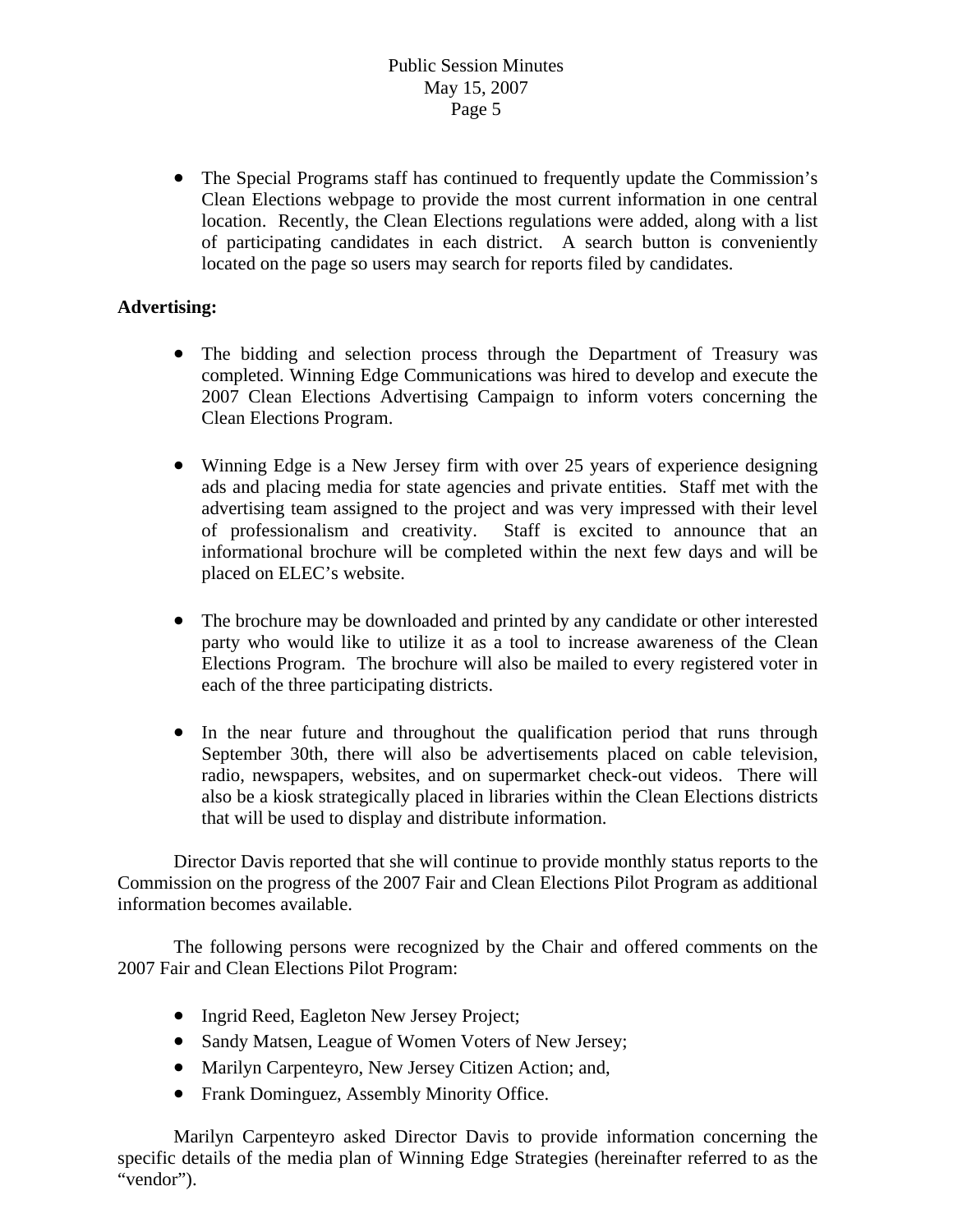Director Davis indicated that the specifics were necessarily fluid and subject to change as the media plan evolved with the needs of the Pilot Project.

Executive Director Herrmann advised Ms. Carpenteyro that an update on the details of the media plan would be discussed at every Commission meeting, and that staff would be available to take telephone inquiries regarding the progress of the media plan.

Ms. Carpenteyro asked Director Davis if there was a website for Clean Elections other than that found on ELEC's website.

Ms. Davis indicated staff was awaiting approval from the State's Office of Information Technology to register a domain name. This domain name would link seamlessly to ELEC's website.

Ms. Reed commented that the website of the State of New Jersey presented issues that needed addressing. She recalled that the website had a topical index, but that "Clean Elections" was not listed as a topic. Ms. Reed explained that if a citizen logged on to the State of New Jersey's homepage, it would be difficult to easily access Clean Elections. She asked staff to contact the person who regulates the State's homepage to ask if "Clean Elections" could be placed in the topical index. Ms. Reed complimented the ELEC website which contained very good information on Clean Elections.

Sandy Matsen asked how the League of Women Voters would be able to determine if the Clean Elections candidates needed help raising money so that they could adjust some of their organization's public relations campaign accordingly.

Ms. Reed agreed that it was important to know what they at Eagleton could do to help candidates declare themselves as Clean Elections candidates.

Director Davis indicated that information would be available on the Commission's website in a timely manner.

The Chair acknowledged Frank Dominguez from the New Jersey Assembly Minority Office, and asked him about the interests of partisan staff.

Mr. Dominguez indicated that now that the candidates have begun their campaigns, his participation as a member of partisan staff ceases.

The Chair asked Ms. Carpenteyro if the candidates were reaching out to the advocacy groups.

Ms. Carpenteyro indicated that New Jersey Citizen Action was reaching out to the candidates to help them understand the fundamentals of the program and also to explain to them what it means to be "Clean." Ms. Carpenteyro asked if they would be able to be in contact with the vendor.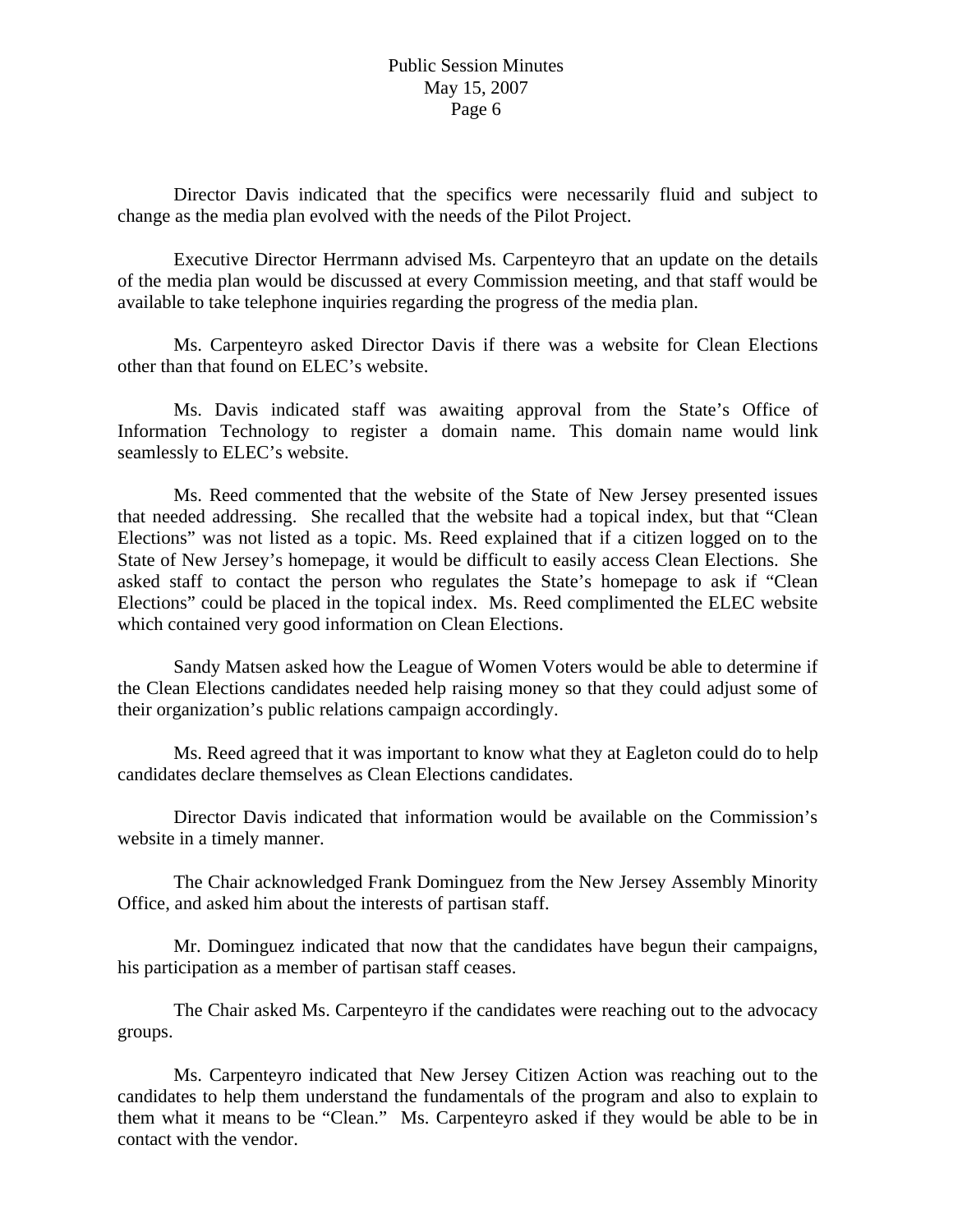Executive Director Herrmann explained that the Commission has a contractual relationship with the vendor and has the responsibility to serve as the Project Manager and that the vendor would not be communicating with anyone other than the Commission. He indicated that the Commission's role is to provide information concerning the provisions of the Clean Elections Program and to manage the paid media advertising, whereas the role of the advocacy groups is to advocate for the success of the Program.

 Legal Director Massar explained that the process of engaging a vendor had been conducted on an expedited basis, as provided in the Clean Elections Act. She stated that approval from the Department of Treasury to hire the vendor had occurred as recently as the prior week and that the meeting with the vendor occurred on Friday, May 11, 2007. Ms. Massar emphasized that the entire advertising plan will be a flexible process requiring close, sometimes daily, communication with the vendor as the marketing campaign proceeds. At the present time, the vendor is working on a brochure that will be mailed to every registered voter.

 Executive Director Herrmann again stated that staff will work closely with the advocacy groups and will respond to them with the details of the educational campaign as it unfolds.

 Chair English asked staff if a copy of the contract could be provided to the Commissioners for their records. Legal Director Massar responded that a copy of the contract would be provided.

 Chair English stated that this phase is round one and that the Commission staff will be moving smart and fast. She emphasized that the Commission needed to be in charge of the project as it proceeds. Chair English reminded everyone that the Commissioners and staff would welcome feedback from the advocacy groups and also from the candidates who are participating in the Clean Elections Program. She further stated that candidates became the educators in the prior pilot program and she hoped that the candidates participating in the 2007 Program would similarly make the Commission aware of their issues.

 Ms. Reed informed the Commission of initiatives that Eagleton would implement, such as posting on its New Jersey Voter website all information that is published by the vendor. She further stated that Eagleton planned to conduct two surveys to determine voter awareness of the Clean Elections Program. She explained that the first survey will be conducted in September and the second in October. Further, Ms. Reed said that additional surveys would be conducted in the Clean Elections districts. Ms. Reed also informed the Commission that she has requested that all Clean candidates save the campaign literature they used during the election and submit the literature to her at the end of the election. Ms. Reed stated that, by reviewing this literature, a full picture of how the candidates characterized themselves would emerge. Ms. Reed stated that Eagleton would be monitoring newspaper coverage, especially the weekly newspapers in the local towns within the Clean districts. Ms. Reed stated that the weekly newspapers were the most frequently read publications in New Jersey and played a very important part in the advertising process.